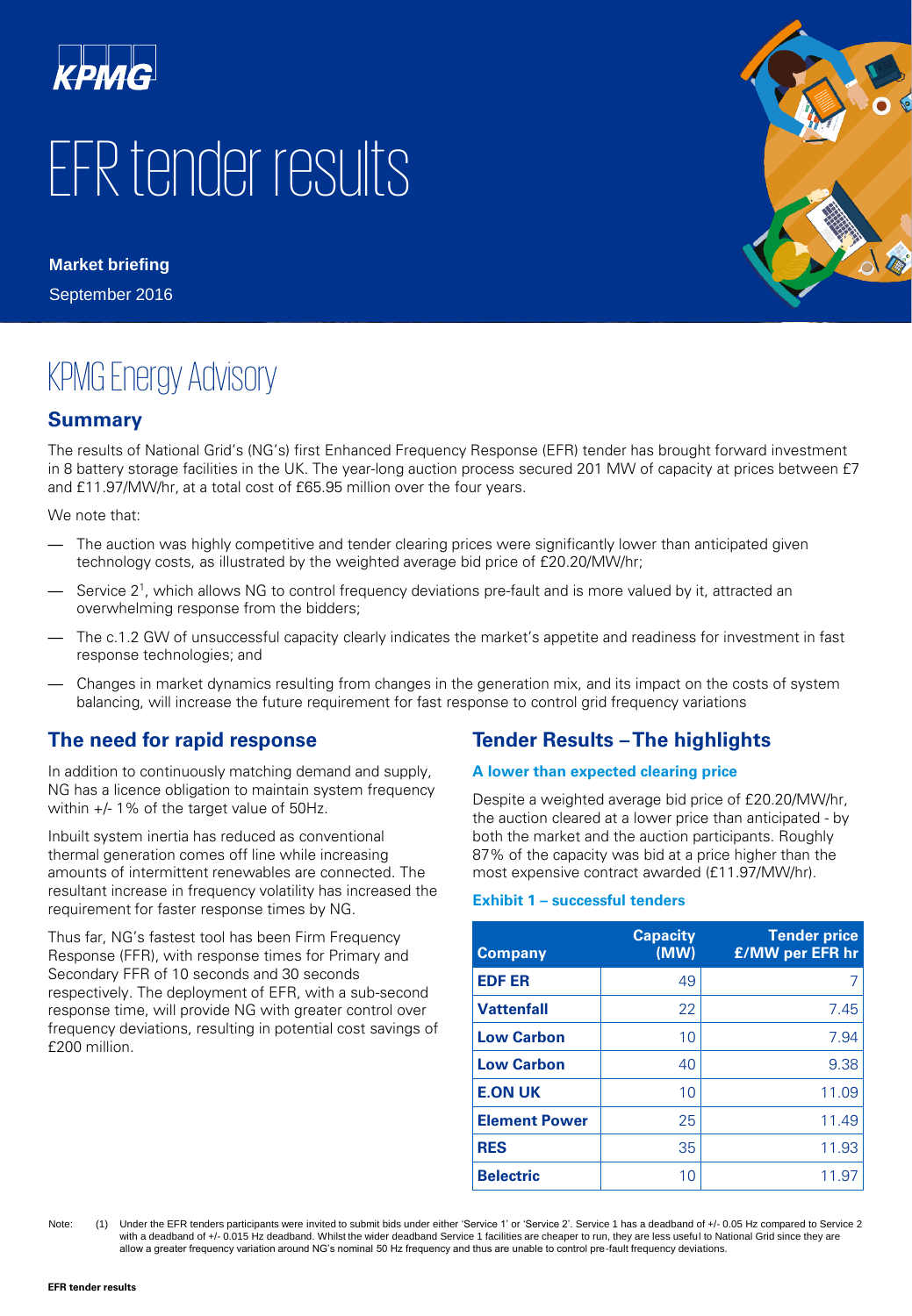#### **The successful participants**

To explain the low auction prices, there has been much speculation of strategic bidding in the auction to gain first mover advantage as being the driver. While this may be true for some bidders, for utilities, low bids might partially be explained by their access to lower-cost capital and ability to take merchant risk exposure post EFR contract.

Independent developers see storage as the market of the future and may have used aggressive future revenue assumptions while accepting lower returns to win in a competitive and crowded landscape.

#### **Future Revenue Expectation**

Regardless of strategic objectives, bidding behaviour will have considered future revenue assumptions post the EFR contract.

The market for flexible capacity (Demand Side Response (DSR), small scale flexible generation and storage) is subject to regulatory and market uncertainty.

While some of the market mechanisms are supportive of storage and rapid response technologies, others are highly uncertain explaining the range of bid prices (Exhibit 2):

- **Pricing arbitrage in the imbalance market –** Cashout reform is set to allow imbalance prices to reach £6000/MWh in times of system stress. A flexible capacity provider's ability to capitalise on increased volatility and price spikes in the imbalance market is a crucial future revenue stream.
- **Capacity Market (CM) –** The December 2016 CM auction is predicted by some to clear at over £35/kW (possibly sufficient to secure investment in new CCGT's). While EFR service providers are allowed to participate in and secure long term contracts, EFR is not recognised as a 'relevant balancing service' in the CM (2016) rules, leaving the EFR providers with the risk of penalties in a stress event. A view on whether EFR is a permissible balancing service in the future will have a significant impact on the economics of EFR projects.
- **Embedded benefits –** In the wake of Ofgem's letter, potential removal of triads (up to £70/kW by 2020) and other embedded benefits have created uncertainty over revenue assumptions for small scale flexible capacity. Revenue assumptions from Embedded Benefits post the EFR contract are crucial in advising the EFR tender price.

#### **Success of storage**

Although a technology neutral auction, storage technologies were the clear winner securing all 201 MW of capacity. Of the 64 sites that pre-qualified for tender, 61 were storage technologies, two Demand Side Response (DSR) and only one thermal generator.

Since all sites had sub-second response times, the success is largely down to cost effectiveness; the

#### **Exhibit 2 – revenue build up**

#### **Scenario 1 – revenue build up incl. triad periods**







weighted average tender prices for thermal generation and demand reduction were £35.20 and £28.56/MW/hr against the weighted average tender price of £17.39/MW/hr for storage technologies.

#### **Overwhelming supply of Service 2**

Despite a lower cost option and NG's expectation that Service 1 would prove more popular, 165 tenders were submitted under Service 2 compared to just 55 under Service 1 (Exhibit 3).

As a more useful service for controlling frequency prefault, the overwhelming number of narrow dead band Service 2 submissions is a clear signal that developers are willing to absorb greater costs in order to satisfy NG's preferences.

#### **Unsuccessful capacity**

With a limit of securing 200 MW of EFR capacity, National Grid's auction has left almost 1.2 GW of construction ready sub-second technology disappointed. However, the results indicate a solid pipeline for future growth of battery storage in the UK market compared to international competitors.

#### **Future for rapid response and storage**

Despite falling costs and significant technological advancements, 1.2 GW of unsuccessful EFR construction ready storage capacity is currently left without any support. National Grid has indicated the intention to continue with similar EFR tenders, however if sector momentum is to be maintained, developers will require a clear route to market and clarity of any future EFR support.